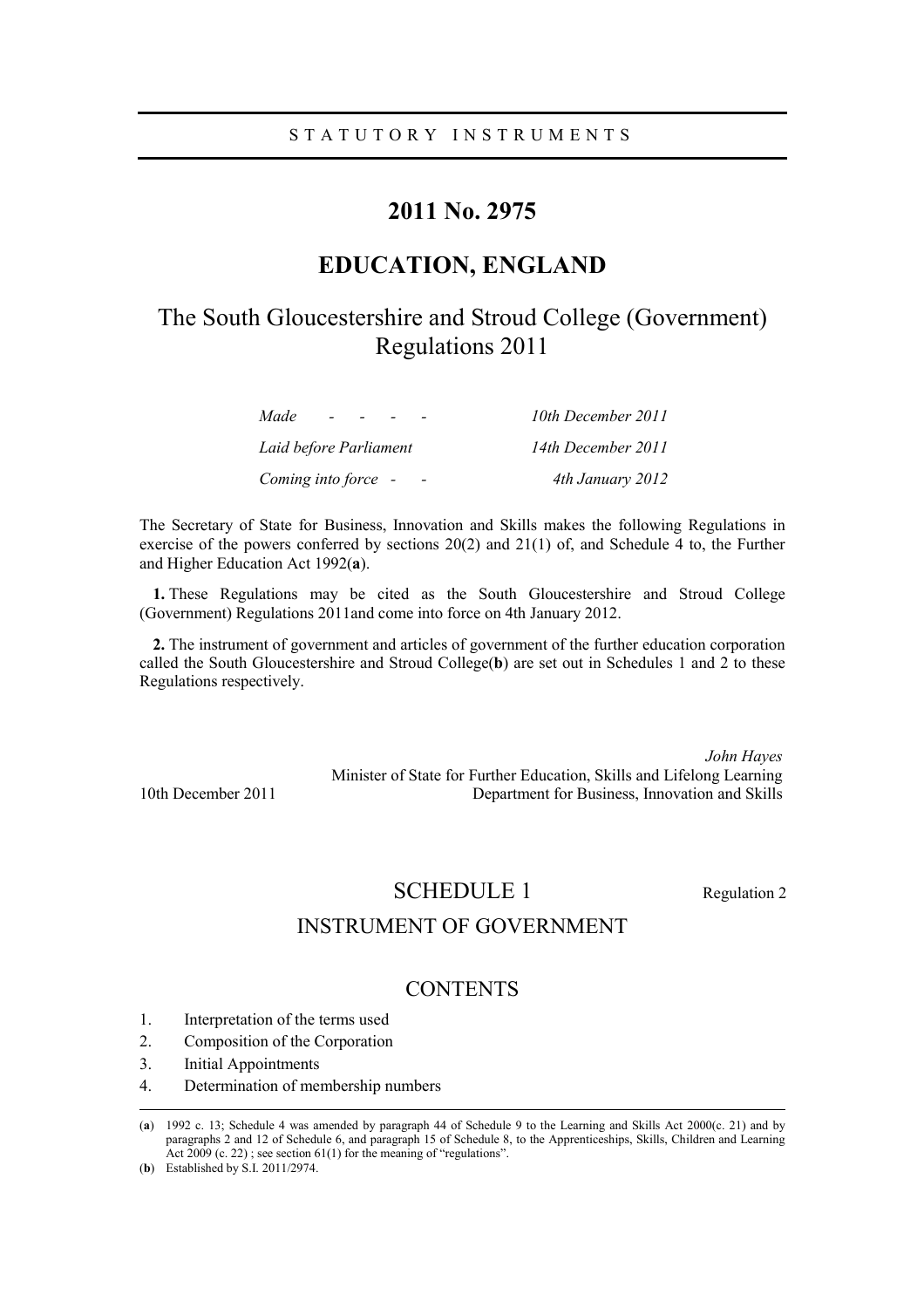- 5. Appointment of the members of the Corporation
- 6. Appointment of the Chair and Vice-Chair
- 7. Appointment of the Clerk to the Corporation
- 8. Persons who are ineligible to be members
- 9. The term of office of a member
- 10. Termination of membership
- 11. Members not to hold interests in matters relating to the institution
- 12. Meetings
- 13. Quorum
- 14. Proceedings of meetings
- 15. Minutes
- 16. Public access to meetings
- 17. Publication of minutes and papers
- 18. Payment of allowances to members
- 19. Copies of the Instrument of Government
- 20. Change of name of the Corporation
- 21. Application of the seal

# **Interpretation of the terms used**

**1.** In this Instrument of Government—

- (a) any reference to "the Principal" shall include a person acting as Principal;
- (b) "the Clerk" means the Clerk to the Corporation;
- (c) "the Corporation" means the further education corporation established under the name of "the South Gloucestershire and Stroud College";
- (d) "the institution" means the South Gloucestershire and Stroud College and any institution for the time being conducted by the Corporation in exercise of its powers under the Further and Higher Education Act 1992(**a**) ("the Act");
- (e) "this Instrument" means this Instrument of Government;
- (f) "the CE" means the Chief Executive of Skills Funding;
- (g) "CE member" means a member of the Corporation appointed by the Chief Executive of Skills Funding under section 56AA of the Act ;
- (h) "meeting" includes a meeting at which the members attending are present in more than one room, provided that by the use of video-conferencing facilities it is possible for every person present at the meeting to communicate with each other;
- (i) "necessary skills" means skills and experience, other than professional qualifications, specified by the Corporation as appropriate for members to have;
- (j) "parent member", "staff member" and "student member" have the meanings given to them in clause 2;
- (k) "the Secretary of State" means the Secretary of State for Business, Innovation and Skills;
- (l) "staff matters" means the remuneration, conditions of service, promotion, conduct, suspension, dismissal or retirement of staff;
- (m) "the students' union" means any association of students formed to further the educational purposes of the institution and the interests of students, as students;
- (n) a "variable category" means any category of members whose numbers may vary according to clauses 2 and 3.

 <sup>(</sup>**a**) 1992 c.13.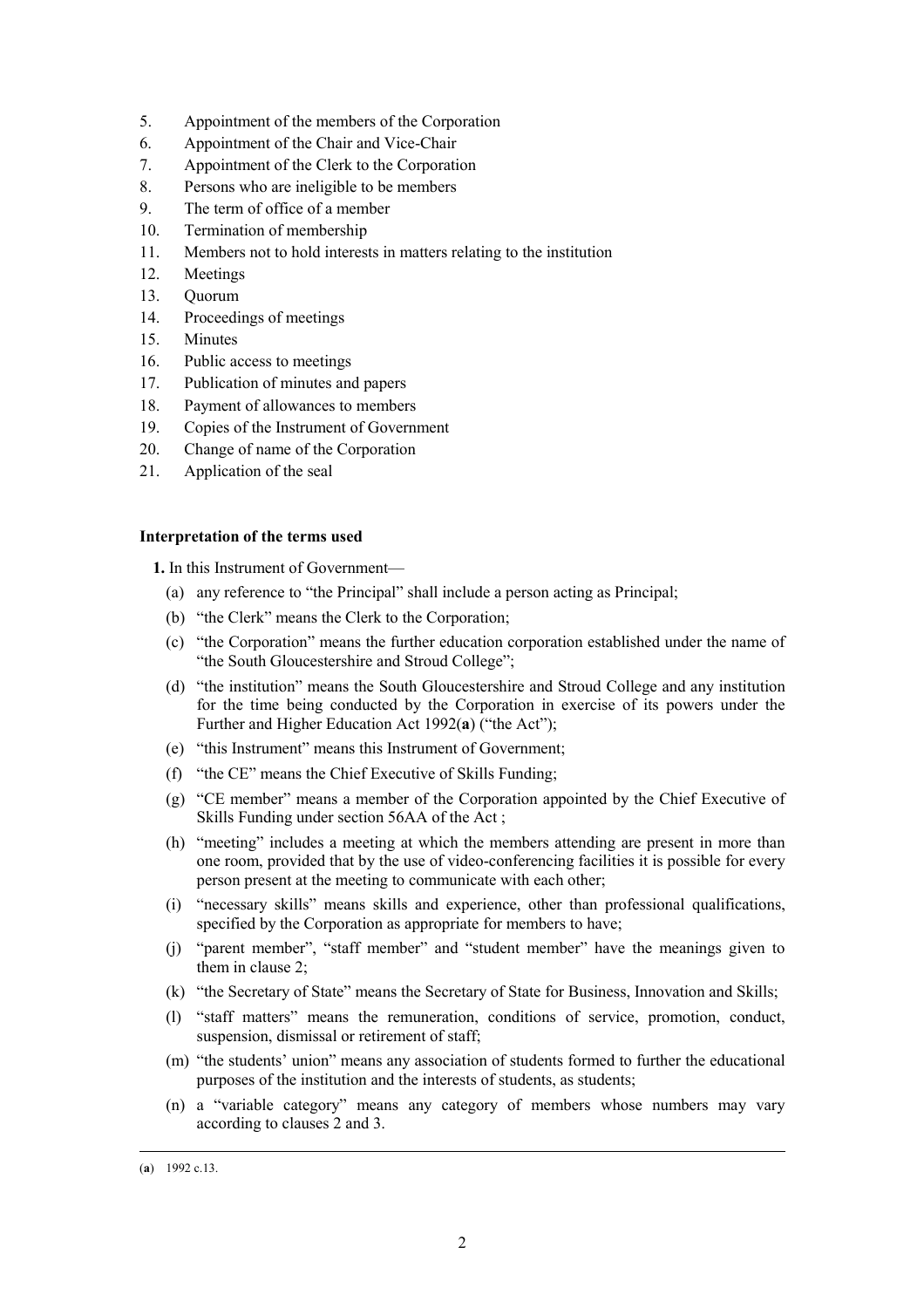### **Composition of the Corporation**

- **2.**—(1) The Corporation shall consist of—
	- (a) up to sixteen members who appear to the Corporation to have the necessary skills to ensure that the Corporation carries out its functions under article 3 of the Articles of Government;
	- (b) up to two CE members (if appointed);
	- (c) not more than two members, who are parents of students under the age of 19 years attending the institution, who have been nominated and elected by other parents, or if the Corporation so decides, by a recognised association representing parents ("parent members");
	- (d) the Principal of the institution, unless the Principal chooses not to be a member;
	- (e) at least one and not more than three members who are members of the institution's staff and have a contract of employment with the institution and who have been nominated and elected as set out in paragraphs (3), (4) or (5) ("staff members"); and
	- (f) at least two and not more than three members who are students at the institution and have been nominated and elected by their fellow students, or if the Corporation so decides, by a recognised association representing such students ("student members").

(2) A person who is not for the time being enrolled as a student at the institution, shall nevertheless be treated as a student during any period of authorised absence from the institution for study, travel or for carrying out the duties of any office held by that person in the institution's students' union.

(3) Where the Corporation has decided or decides that there is to be one staff member; the member may be a member of the academic staff or the non-academic staff and shall be nominated and elected by all staff.

- (4) Where the Corporation has decided or decides that there are to be two staff members—
	- (a) one may be a member of the academic staff, nominated and elected only by academic staff; and the other may be a member of the non-academic staff, nominated and elected only by non-academic staff, or
	- (b) each may be a member of the academic or non-academic staff, nominated and elected by all staff.

(5) Where the Corporation has decided that there are to be three staff members—

- (a) all may be members of the academic or non-academic staff, nominated and elected by all staff,
- (b) one may be a member of the academic or the non-academic staff, nominated and elected by all staff, one may be a member of the academic staff, nominated and elected by academic staff only, and one may be a member of the non-academic staff nominated and elected by non-academic staff only,
- (c) two may be members of the academic staff, nominated and elected by academic staff only, and one may be a member of the non-academic staff, nominated and elected by nonacademic staff only, or
- (d) one may be a member of the academic staff, nominated and elected by academic staff only, and two may be members of the non-academic staff, nominated and elected by nonacademic staff only.

(6) The appointing authority, as set out in clause 5, will decide whether a person is eligible for nomination, election and appointment as a member of the Corporation under paragraph (1).

# **Initial Appointments**

**3.**—(1) The Secretary of State is the appointing authority for the purpose of this Instrument in relation to the appointment of the first members of the Corporation.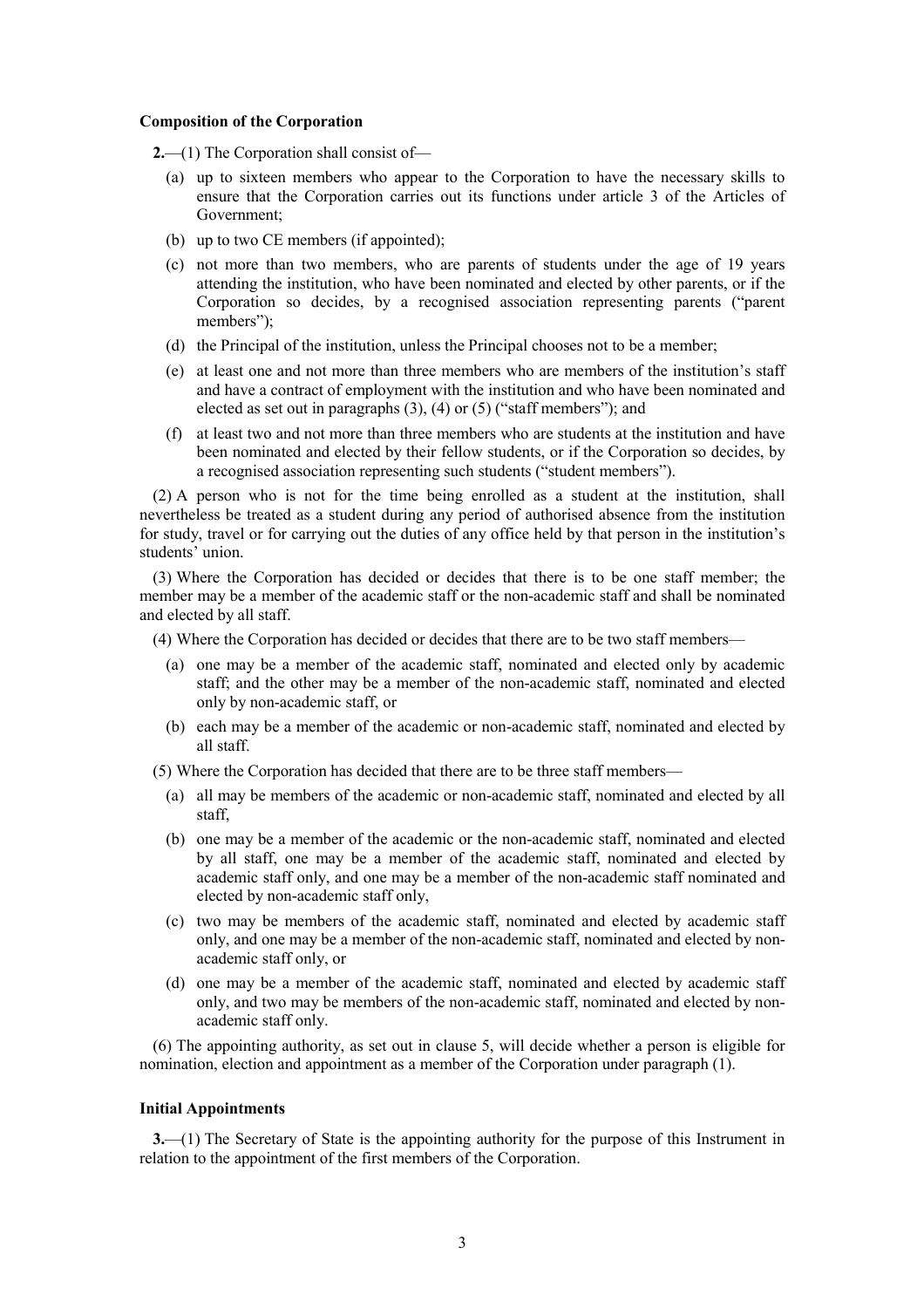(2) In determining the number of members to appoint, he shall secure that that number shall be the number needed for a quorum.

# **Determination of membership numbers**

**4.**—(1) The number of members of the Corporation, other than CE members, and the number of members of each variable category shall be that decided by the Corporation at its first meeting.

(2) The Corporation may at any time vary the determination referred to in paragraph (1) and any subsequent determination under this paragraph.

(3) Any determination under paragraphs (1) or (2) must be such that—

- (a) the number of members of the Corporation, other than CE members, shall not be less than twelve or more than twenty; and
- (b) the numbers of members of each variable category shall be subject to the limit which applies to that category set out in clause 2.

(4) No determination under this clause shall terminate the appointment of any person who is already a member of the Corporation at the time when the determination is made.

## **Appointment of the members of the Corporation**

**5.**—(1) Subject to paragraph (2) the Corporation is the appointing authority in relation to the appointment of its members other than CE members at any time after the appointment by the Secretary of State of the first members.

(2) If the number of members falls below the number needed for a quorum, the Secretary of State is the appointing authority in relation to the appointment of those members needed for a quorum.

(3) The appointing authority may decline to appoint a person as a parent, staff or student member if—

- (a) it is satisfied that the person has been removed from office as a member of a further education corporation in the previous ten years; or
- (b) the appointment of the person would contravene any rule or bye-law made under article 23 of the Articles of Government concerning the number of terms of office which a person may serve, provided that such rules or bye-laws make the same provision for each category of members appointed by the appointing authority; or
- (c) the person is ineligible to be a member of the corporation because of clause 8.

(4) Where the office of any member becomes vacant the appointing authority shall as soon as practicable take all necessary steps to appoint a new member to fill the vacancy.

### **Appointment of the Chair and Vice-Chair**

**6.**—(1) The members of the Corporation shall appoint a Chair and a Vice-Chair from among themselves.

(2) Neither the Principal nor any staff or student member shall be eligible to be appointed as Chair or Vice-Chair or to act as Chair in their absence.

(3) If both the Chair and the Vice-Chair are absent from any meeting of the Corporation, the members present shall choose someone from among themselves to act as Chair for that meeting.

(4) The Chair and Vice-Chair shall hold office for such period as the Corporation decides.

(5) The Chair or Vice-Chair may resign from office at any time by giving notice in writing to the Clerk.

(6) If the Corporation is satisfied that the Chair is unfit or unable to carry out the functions of office, it may give written notice, removing the Chair from office and the office shall then be vacant.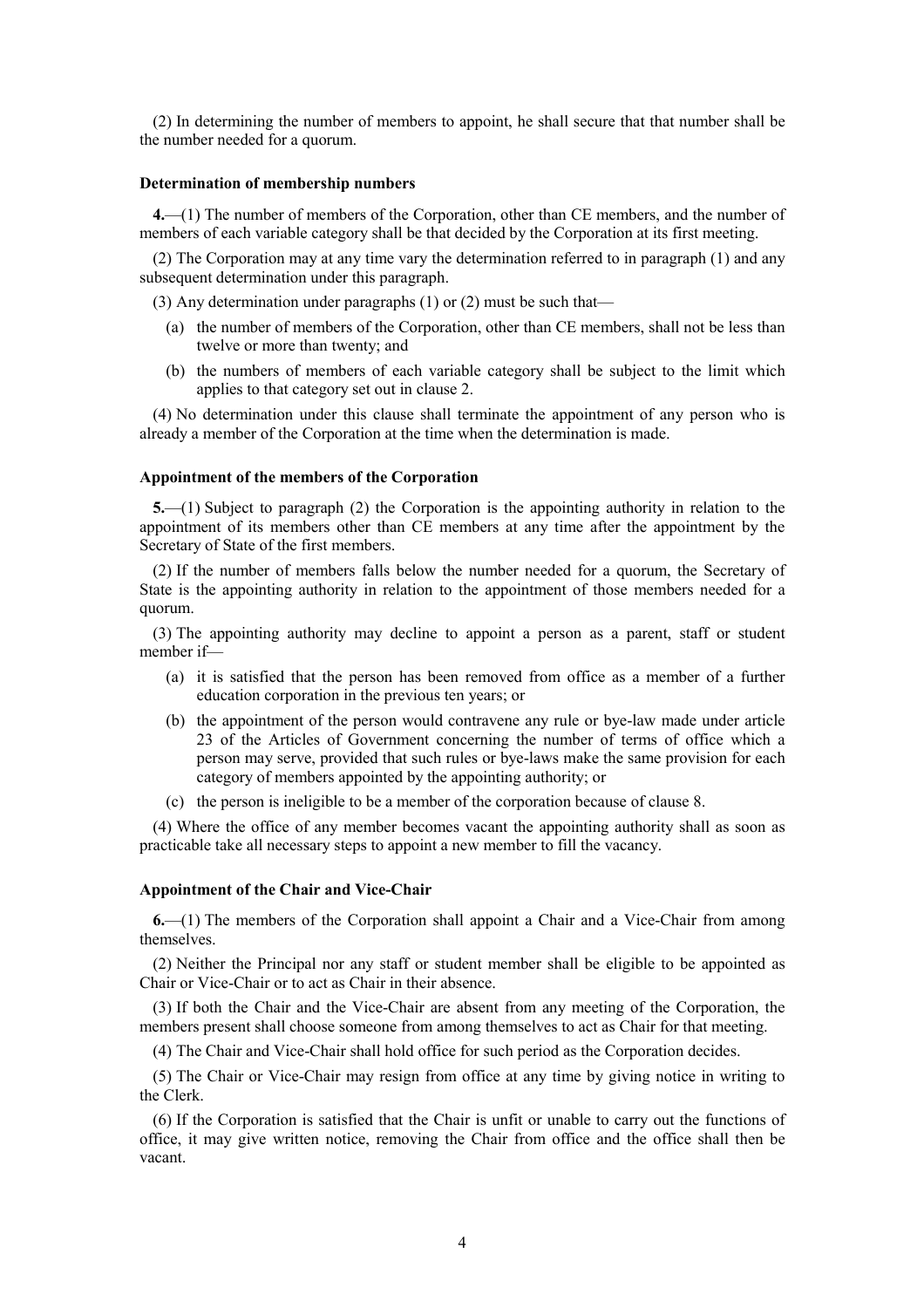(7) If the Corporation is satisfied that the Vice-Chair is unfit or unable to carry out the functions of office, it may give written notice, removing the Vice-Chair from office and the office shall then be vacant.

(8) At the last meeting before the end of the term of office of the Chair, or at the first meeting following the Chair's resignation or removal from office, the members shall appoint a replacement from among themselves.

(9) At the last meeting before the end of the term of office of the Vice-Chair, or at the first meeting following the Vice-Chair's resignation or removal from office, the members shall appoint a replacement from among themselves.

(10) At the end of their respective terms of office, the Chair and Vice-Chair shall be eligible for reappointment.

(11) Paragraph (10) is subject to any rule or bye-law made by the Corporation under article 23 of the Articles of Government concerning the number of terms of office which a person may serve.

# **Appointment of the Clerk to the Corporation**

**7.**—(1) The Corporation shall appoint a person to serve as its Clerk, but the Principal may not be appointed as Clerk.

(2) In the temporary absence of the Clerk, the Corporation shall appoint a person to serve as a temporary Clerk, but the Principal may not be appointed as temporary Clerk.

(3) Any reference in this Instrument to the Clerk shall include a temporary Clerk appointed under paragraph (2).

(4) Subject to clause 14, the Clerk shall be entitled to attend all meetings of the Corporation and any of its committees.

(5) The Clerk may also be a member of staff at the institution.

#### **Persons who are ineligible to be members**

**8.**—(1) No one under the age of 18 years may be a member, except as a student member.

(2) The Clerk may not be a member.

(3) A person who is a member of staff of the institution may not be, or continue as, a member, except as a staff member or in the capacity of Principal.

(4) Paragraph (3) does not apply to a student who is employed by the Corporation in connection with the student's role as an officer of a students' union.

(5) Subject to paragraphs (6) and (7), a person shall be disqualified from holding, or from continuing to hold, office as a member, if that person has been adjudged bankrupt, or is the subject of a bankruptcy restrictions order, an interim bankruptcy restrictions order. or a bankruptcy restrictions undertaking within the meaning of the Insolvency Act 1986(**a**), or if that person has made a composition or arrangement with creditors, including an individual voluntary arrangement.

(6) Where a person is disqualified by reason of having been adjudged bankrupt or by reason of being the subject of a bankruptcy restrictions order, an interim bankruptcy restrictions order or a bankruptcy restrictions undertaking, that disqualification shall cease—

- (a) on that person's discharge from bankruptcy, unless the bankruptcy order has before then been annulled; or
- (b) if the bankruptcy order is annulled, at the date of that annulment; or
- (c) if the bankruptcy restrictions order is rescinded as a result of an application under section 375 of the Insolvency Act 1986, on the date so ordered by the court; or

 <sup>(</sup>**a**) 1986. c.45 as amended by the Enterprise Act 2002 (c.40).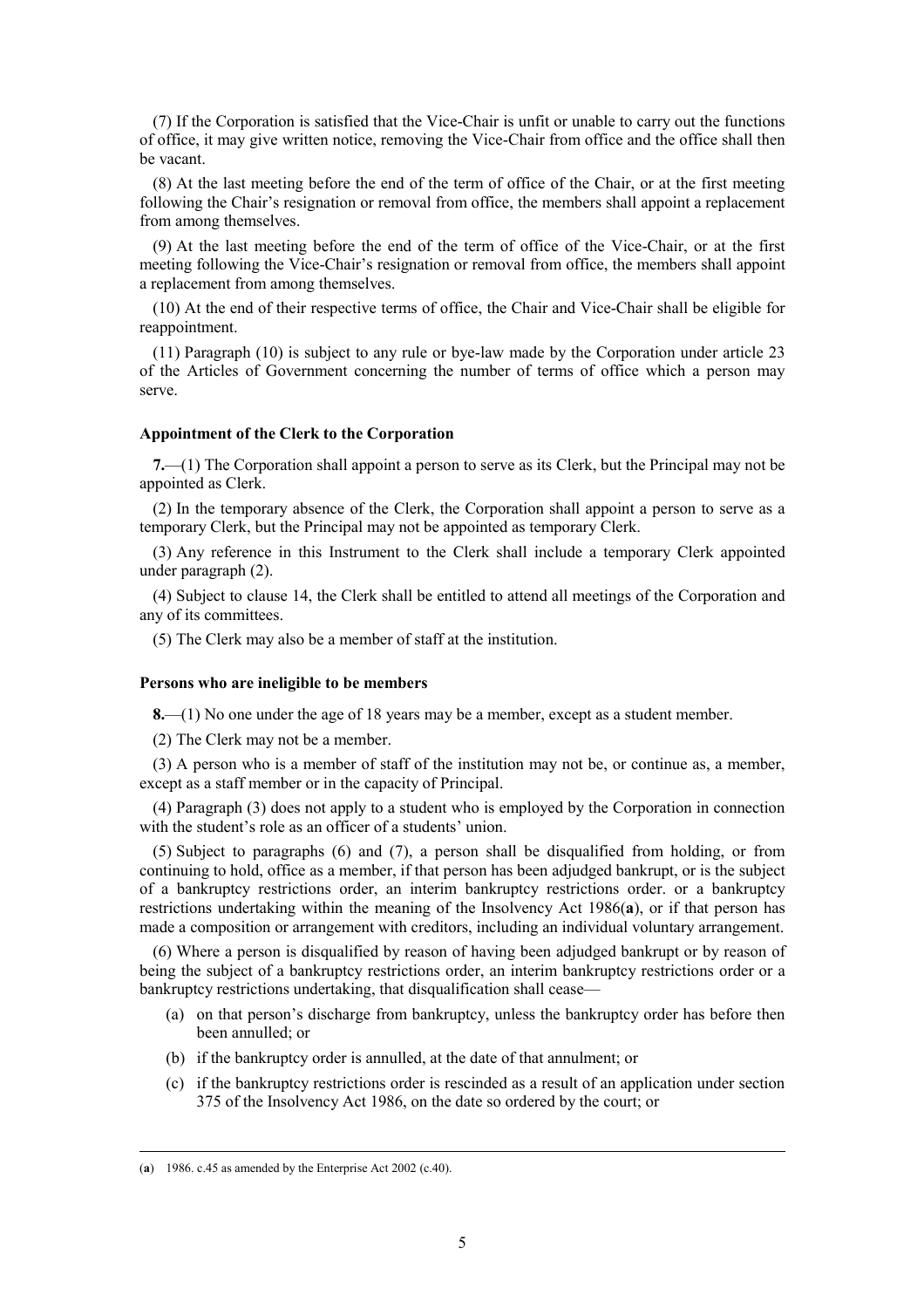- (d) if the interim bankruptcy restrictions order is discharged by the court, on the date of that discharge; or
- (e) if the bankruptcy restrictions undertaking is annulled, at the date of that annulment.

(7) Where a person is disqualified by reason of having made a composition or arrangement with creditors, including an individual voluntary arrangement, and then pays the debts in full, the disqualification shall cease on the date on which the payment is completed and in any other case it shall cease on the expiration of three years from the date on which the terms of the deed of composition, arrangement or individual voluntary arrangement are fulfilled.

(8) Subject to paragraph (9), a person shall be disqualified from holding, or from continuing to hold, office as a member if—

- (a) within the previous five years that person has been convicted, whether in the United Kingdom or elsewhere, of any offence and has received a sentence of imprisonment, whether suspended or not, for a period of three months or more, without the option of a fine; or
- (b) within the previous twenty years that person has been convicted as set out in subparagraph (a) and has received a sentence of imprisonment, whether suspended or not, for a period of more than two and a half years; or
- (c) that person has at any time been convicted as set out in sub-paragraph (a) and has received a sentence of imprisonment, whether suspended or not, of more than five years.

(9) For the purpose of this regulation there shall be disregarded any conviction by or before a court outside the United Kingdom for an offence in respect of conduct which, if it had taken place in the United Kingdom, would not have constituted an offence under the law then in force anywhere in the United Kingdom.

(10) Upon a member of the Corporation becoming disqualified from continuing to hold office under paragraphs (5) or (8), the member shall immediately give notice of that fact to the Clerk.

# **The term of office of a member**

**9.**—(1) A member of the Corporation shall hold and vacate office in accordance with the terms of the appointment, but the length of the term of office shall not exceed four years.

(2) Members retiring at the end of their term of office shall be eligible for reappointment, and clause 5 shall apply to the reappointment of a member as it does to the appointment of a member.

(3) Paragraph (2) is subject to any rule or bye-law made by the Corporation under article 23 of the Articles of Government concerning the number of terms of office which a person may serve.

# **Termination of membership**

**10.**—(1) A member may resign from office at any time by giving notice in writing to the Clerk.

(2) If at any time the Corporation is satisfied that any member—

- (a) is unfit or unable to discharge the functions of a member; or
- (b) has been absent from meetings of the Corporation for a period longer than six consecutive months without the permission of the Corporation,

the Corporation may by notice in writing to that member remove the member from office and the office shall then be vacant.

(3) Any person who is a member of the Corporation by virtue of being a member of the staff at the institution, including the Principal, shall cease to hold office upon ceasing to be a member of the staff and the office shall then be vacant.

(4) A student member shall cease to hold office—

- (a) at the end of the student's final academic year, or at such other time in the year after ceasing to be a student as the Corporation may decide; or
- (b) if expelled from the institution,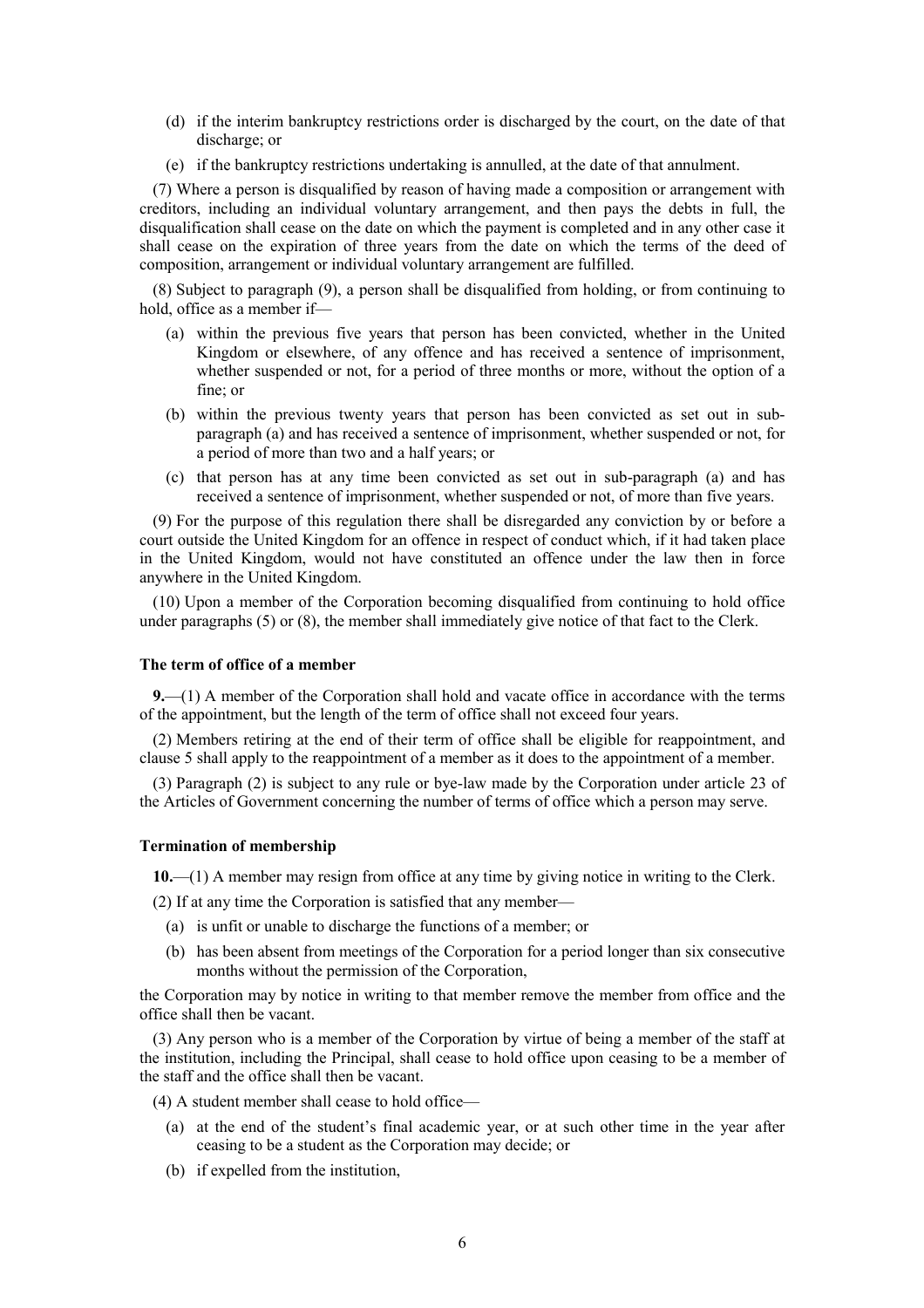and the office shall then be vacant.

## **Members not to hold interests in matters relating to the institution**

**11.**—(1) Except with the written approval of the Secretary of State, no member shall acquire or hold any interest in any property that is held or used for the purposes of the institution.

(2) A member to whom paragraph (3) applies shall—

- (a) disclose to the Corporation the nature and extent of the interest; and
- (b) if present at a meeting of the Corporation, or of any of its committees, at which such supply, contract or other matter as is mentioned in paragraph (3) is to be considered, not take part in the consideration or vote on any question with respect to it and not be counted in the quorum present at the meeting in relation to a resolution on which that member is not entitled to vote; and
- (c) withdraw, if present at a meeting of the Corporation, or any of its committees, at which such supply, contract or other matter as is mentioned in paragraph (3) is to be considered, where required to do so by a majority of the members of the Corporation or committee present at the meeting.

(3) This paragraph applies to a member who—

- (a) has any financial interest in—
	- (i) the supply of work to the institution, or the supply of goods for the purposes of the institution;
	- (ii) any contract or proposed contract concerning the institution; or
	- (iii) any other matter relating to the institution; or
- (b) has any other interest of a type specified by the Corporation in any matter relating to the institution.

(4) This clause shall not prevent the members considering and voting upon proposals for the Corporation to insure them against liabilities incurred by them arising out of their office or the Corporation obtaining such insurance and paying the premium.

(5) Where the matter under consideration by the Corporation or any of its committees relates to the pay and conditions of all staff, or all staff in a particular class, a staff member—

- (a) need not disclose a financial interest; and
- (b) may take part in the consideration of the matter, vote on any question with respect to it and count towards the quorum present at that meeting, provided that in so doing, the staff member acts in the best interests of the Corporation as a whole and does not seek to represent the interests of any other person or body, but
- (c) shall withdraw from the meeting if the matter is under negotiation with staff and the staff member is representing any of the staff concerned in those negotiations.

(6) The Clerk shall maintain a register of the interests of the members which have been disclosed and the register shall be made available during normal office hours at the institution to any person wishing to inspect it.

## **Meetings**

**12.**—(1) The Corporation shall meet at least once in every term, and shall hold such other meetings as may be necessary.

(2) Subject to paragraphs (4) and (5) and to clause 13(4), all meetings shall be called by the Clerk, who shall, at least seven calendar days before the date of the meeting, send to the members of the Corporation written notice of the meeting and a copy of the proposed agenda.

(3) If it is proposed to consider at any meeting the remuneration, conditions of service, conduct, suspension, dismissal or retirement of the Clerk, the Chair shall, at least seven calendar days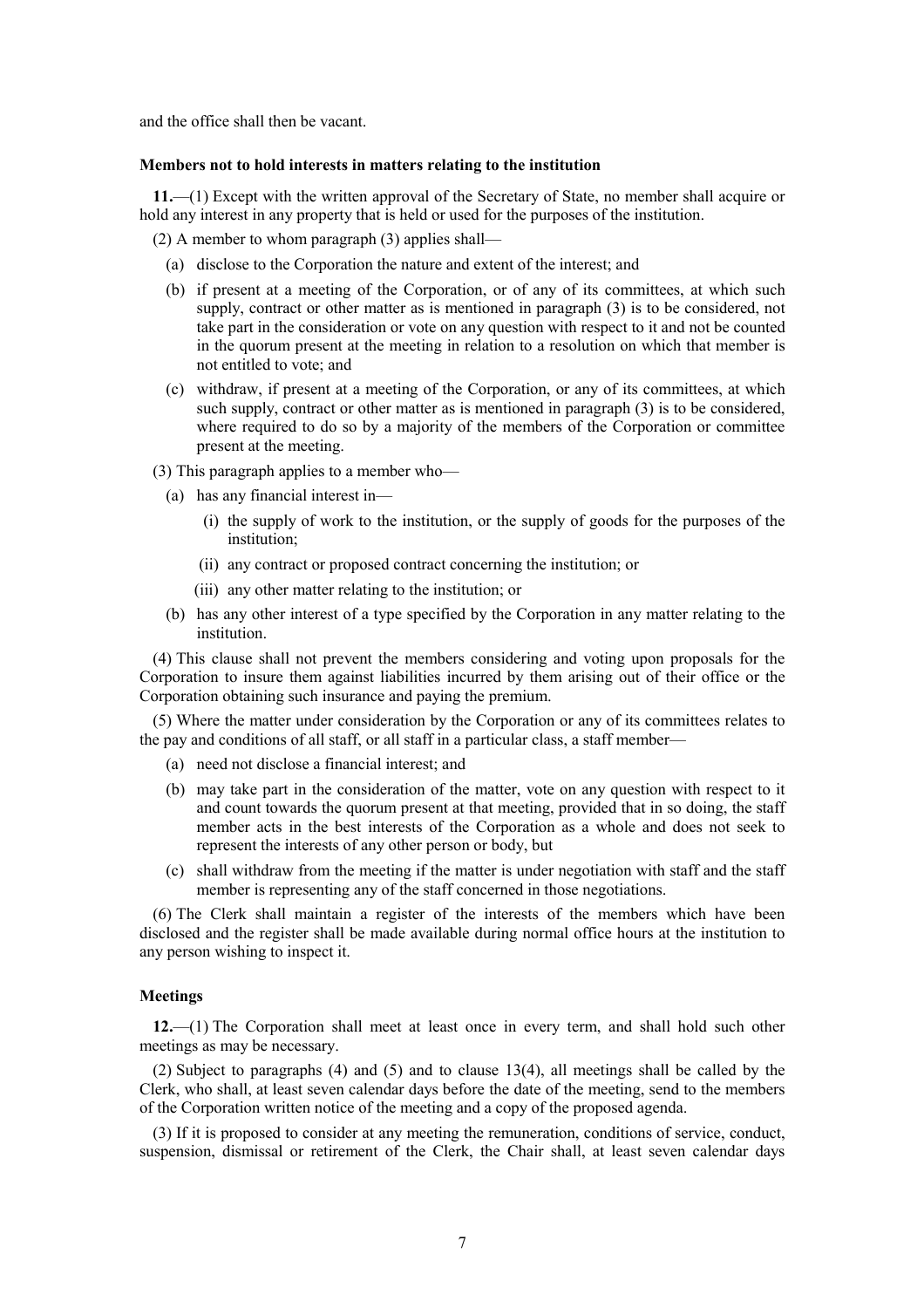before the date of the meeting, send to the members a copy of the agenda item concerned, together with any relevant papers.

(4) A meeting of the Corporation, called a "special meeting", may be called at any time by the Chair or at the request in writing of any five members.

(5) Where the Chair, or in the Chair's absence the Vice-Chair, decides that there are matters requiring urgent consideration, the written notice convening the special meeting and a copy of the proposed agenda may be given within less than seven calendar days.

(6) Every member shall act in the best interests of the Corporation and shall not be bound to speak or vote by mandates given by any other body or person.

# **Quorum**

**13.**—(1) Until the first determination of the number of members under clause 4, meetings of the Corporation shall be quorate if 8 members are present. Subsequent meetings of the Corporation shall be quorate if the number of members present is at least 40% of the total number of members, determined according to clause 4, together with any LSC members.

(2) If the number of members present for a meeting of the Corporation does not constitute a quorum, the meeting shall not be held.

(3) If during a meeting of the Corporation there ceases to be a quorum, the meeting shall be terminated at once.

(4) If a meeting cannot be held or cannot continue for lack of a quorum, the Chair may call a special meeting as soon as it is convenient.

# **Proceedings of meetings**

**14.**—(1) Every question to be decided at a meeting of the Corporation shall be decided by a majority of the votes cast by members present and entitled to vote on the question.

(2) Where, at a meeting of the Corporation, there is an equal division of votes on a question to be decided, the Chair of the meeting shall have a second or casting vote.

(3) A member may not vote by proxy or by way of postal vote.

(4) No resolution of the members may be rescinded or varied at a subsequent meeting unless consideration of the rescission or variation is a specific item of business on the agenda for that meeting.

(5) Except as provided by procedures made pursuant to article 16 of the Articles of Government, a member of the Corporation who is a member of staff at the institution, including the Principal, shall withdraw—

- (a) from that part of any meeting of the Corporation, or any of its committees, at which staff matters relating solely to that member of the staff, as distinct from staff matters relating to all members of staff or all members of staff in a particular class, are to be considered;
- (b) from that part of any meeting of the Corporation, or any of its committees, at which that member's reappointment or the appointment of that member's successor is to be considered;
- (c) from that part of any meeting of the Corporation, or any of its committees, at which the matter under consideration concerns the pay or conditions of service of all members of staff, or all members of staff in a particular class, where the member of staff is acting as a representative (whether or not on behalf of a recognised trade union) of all members of staff or the class of staff (as the case may be); and
- (d) if so required by a resolution of the other members present, from that part of any meeting of the Corporation or any of its committees, at which staff matters relating to any member of staff holding a post senior to that member's are to be considered, except those relating to the pay and conditions of all staff or all staff in a particular class.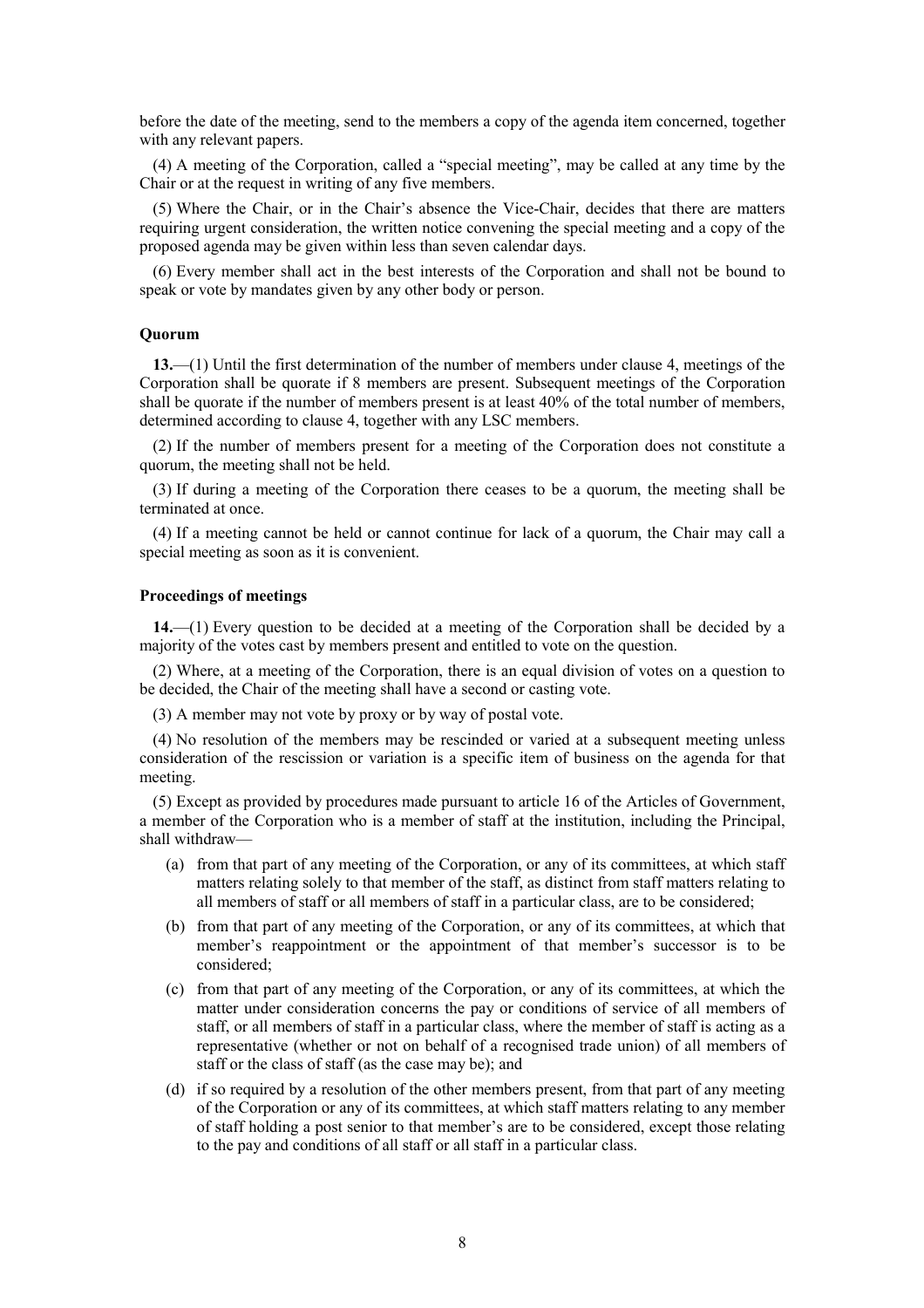(6) A Principal who has chosen not to be a member of the Corporation shall still be entitled to attend and speak, or otherwise communicate, at all meetings of the Corporation and any of its committees, except that the Principal shall withdraw in any case where the Principal would be required to withdraw under paragraph (5).

(7) A student member who is under the age of 18 shall not vote at a meeting of the Corporation, or any of its committees, on any question concerning any proposal—

- (a) for the expenditure of money by the Corporation; or
- (b) under which the Corporation, or any members of the Corporation, would enter into any contract, or would incur any debt or liability, whether immediate, contingent or otherwise.

(8) Except as provided by rules made under article 18(3) of the Articles of Government relating to appeals and representations by students in disciplinary cases, a student member shall withdraw from that part of any meeting of the Corporation or any of its committees, at which a student's conduct, suspension or expulsion is to be considered.

(9) In any case where the Corporation, or any of its committees, is to discuss staff matters relating to a member or prospective member of staff at the institution, a student member shall—

- (a) take no part in the consideration or discussion of that matter and not vote on any question with respect to it; and
- (b) where required to do so by a majority of the members, other than student members, of the Corporation or committee present at the meeting, withdraw from the meeting.
- (10) The Clerk—
	- (a) shall withdraw from that part of any meeting of the Corporation, or any of its committees, at which the Clerk's remuneration, conditions of service, conduct, suspension, dismissal or retirement in the capacity of Clerk are to be considered; and
	- (b) where the Clerk is a member of staff at the institution, the Clerk shall withdraw in any case where a member of the Corporation is required to withdraw under paragraph (5).

(11) If the Clerk withdraws from a meeting, or part of a meeting, of the Corporation under paragraph (10), the Corporation shall appoint a person from among themselves to act as Clerk during this absence.

(12) If the Clerk withdraws from a meeting, or part of a meeting, of a committee of the Corporation, the Corporation shall appoint a person from among themselves to act as Clerk to the committee during this absence.

# **Minutes**

**15.**—(1) Written minutes of every meeting of the Corporation shall be prepared, and, subject to paragraph (2), at every meeting of the Corporation the minutes of the last meeting shall be taken as an agenda item.

(2) Paragraph (1) shall not require the minutes of the last meeting to be taken as an agenda item at a special meeting, but where they are not taken, they shall be taken as an agenda item at the next meeting which is not a special meeting.

(3) Where minutes of a meeting are taken as an agenda item and agreed to be accurate, those minutes shall be signed as a true record by the Chair of the meeting.

(4) Separate minutes shall be taken of those parts of meetings from which staff members, the Principal, student members or the Clerk have withdrawn from a meeting in accordance with clause  $14(5)$ ,  $(6)$ ,  $(8)$ ,  $(9)$  or  $(10)$  and such persons shall not be entitled to see the minutes of that part of the meeting or any papers relating to it.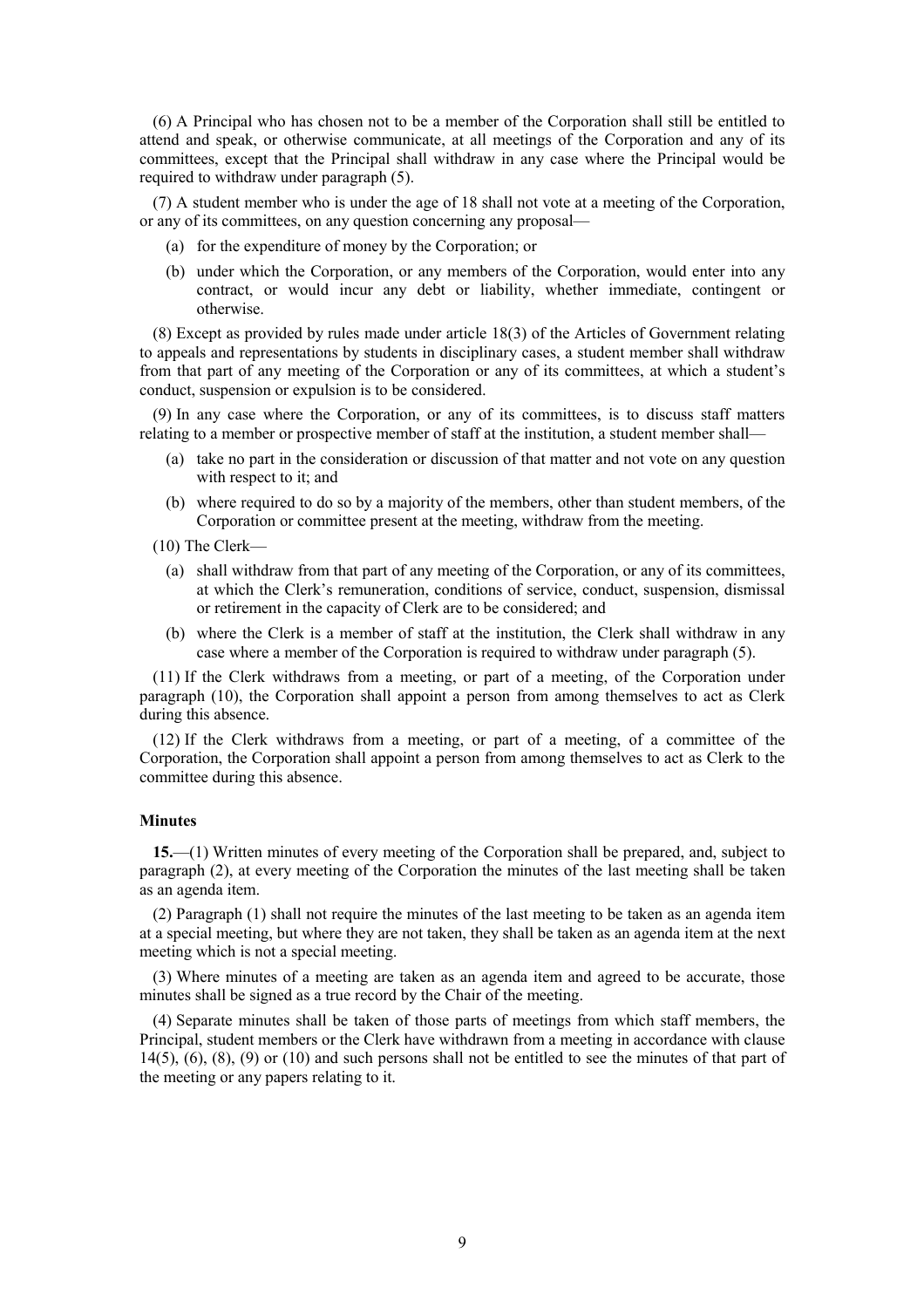### **Public access to meetings**

**16.** The Corporation shall decide any question as to whether a person should be allowed to attend any of its meetings where that person is not a member, the Clerk or the Principal and in making its decision, it shall give consideration to clause 17(2).

## **Publication of minutes and papers**

**17.**—(1) Subject to paragraph (2), the Corporation shall ensure that a copy of—

- (a) the agenda for every meeting of the Corporation;
- (b) the draft minutes of every such meeting, if they have been approved by the Chair of the meeting;
- (c) the signed minutes of every such meeting; and
- (d) any report, document or other paper considered at any such meeting,

shall as soon as possible be made available during normal office hours at the institution to any person wishing to inspect them.

(2) There shall be excluded from any item made available for inspection any material relating to—

- (a) a named person employed at or proposed to be employed at the institution;
- (b) a named student at, or candidate for admission to, the institution;
- (c) the Clerk; or
- (d) any matter which, by reason of its nature, the Corporation is satisfied should be dealt with on a confidential basis.

(3) The Corporation shall ensure that a copy of the draft or signed minutes of every meeting of the Corporation, under paragraph (1), shall be placed on the institution's website, and shall, despite any rules the Corporation may make regarding the archiving of such material, remain on its website for a minimum period of 12 months.

(4) The Corporation shall review regularly all material excluded from inspection under paragraph (2)(d) and make any such material available for inspection where it is satisfied that the reason for dealing with the matter on a confidential basis no longer applies, or where it considers that the public interest in disclosure outweighs that reason.

#### **Payment of allowances to members**

**18.** The Corporation may pay to its members such travelling, subsistence or other allowances as it decides, but shall not without the written approval of the Secretary of State, pay allowances which remunerate the members for their services as members.

# **Copies of the Instrument of Government**

**19.** A copy of this Instrument shall be given free of charge to every member of the Corporation and at a charge not exceeding the cost of copying or free of charge to any other person who so requests a copy, and shall be available for inspection at the institution upon request, during normal office hours, to every member of staff and every student.

# **Change of name of the Corporation**

**20.** The Corporation may change its name with the approval of the Secretary of State.

#### **Application of the seal**

**21.** The application of the seal of the Corporation shall be authenticated by—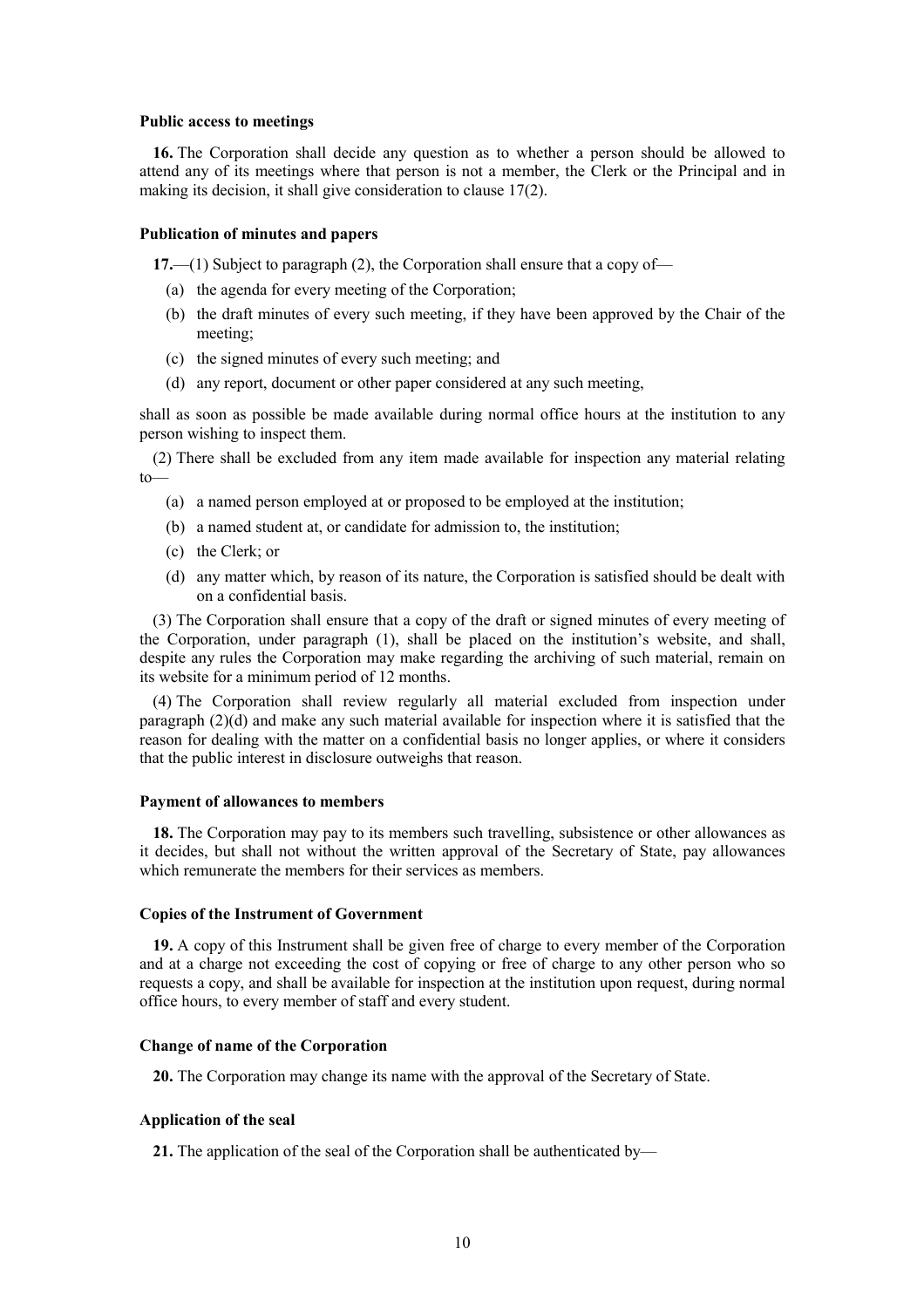- (a) the signature of either the Chair or of some other member authorised either generally or specially by the Corporation to act for that purpose; and
- (b) the signature of any other member.

# SCHEDULE 2 Regulation 2

# ARTICLES OF GOVERNMENT

# **CONTENTS**

- 1. Interpretation of the terms used
- 2. Conduct of the institution
- 3. Responsibilities of the Corporation, the Principal and the Clerk
- 4. The establishment of committees and delegation of functions generally
- 5. The search committee
- 6. The audit committee
- 7. Composition of committees
- 8. Access to committees by non-members and publication of minutes
- 9.–11. Delegable and non-delegable functions
- 12.–13. Appointment and promotion of staff
- 14. Rules relating to the conduct of staff
- 15. Academic freedom
- 16. Grievance, suspension and disciplinary procedures
- 17. Suspension and dismissal of the Clerk
- 18. Students
- 19. Financial matters
- 20. Co- operation with the CE's auditor
- 21 **Internal audit**
- 22. Accounts and audit of accounts
- 23. Rules and bye-laws
- 24. Copies of Articles of Government and rules and bye-laws

# **Interpretation of the terms used**

**1.** In these Articles of Government—

- (a) any reference to "the Principal" shall include a person acting as Principal;
- (b) "the Articles" means these Articles of Government;
- (c) "Chair" and "Vice-Chair" mean respectively the Chair and Vice-Chair of the Corporation appointed under clause 6 of the Instrument of Government;
- (d) "the Clerk" has the same meaning as in the Instrument of Government;
- (e) "the Corporation" has the same meaning as in the Instrument of Government;
- (f) "the CE" means the Chief Executive of Skills Funding;
- (g) "parent member", "staff member" and "student member" have the same meanings as in the Instrument of Government;
- (h) "the Secretary of State" means the Secretary of State for Business, Innovation and Skills;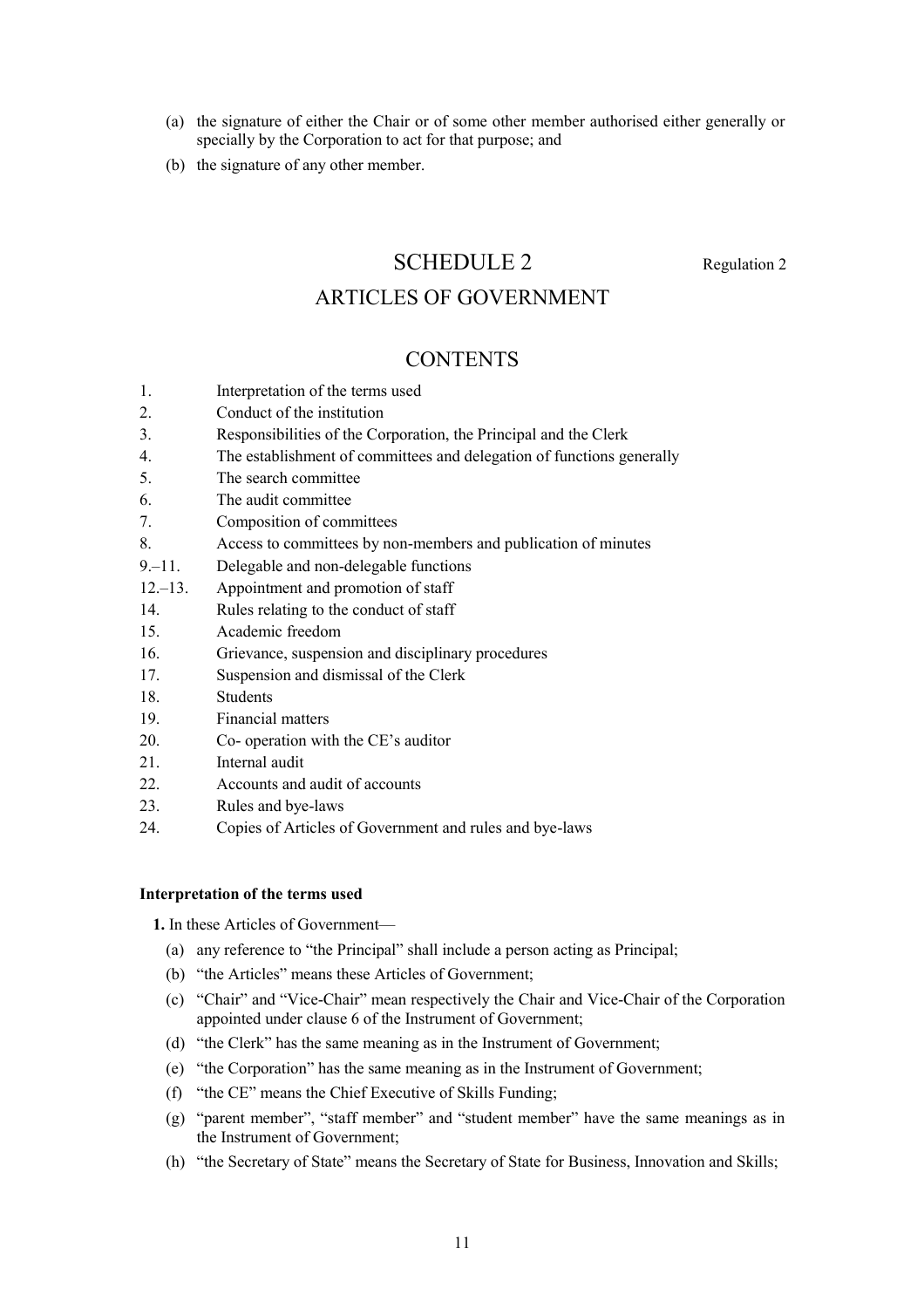- (i) "senior post" means the post of Principal and such other senior posts as the Corporation may decide for the purposes of these Articles;
- (j) "the staff" means all the staff who have a contract of employment with the institution;
- (k) "the students' union" has the same meaning as in the Instrument of Government.

# **Conduct of the institution**

**2.** The institution shall be conducted in accordance with the provisions of the Instrument of Government, these Articles, any rules or bye-laws made under these Articles and any trust deed regulating the institution.

# **Responsibilities of the Corporation, the Principal and the Clerk**

**3.**—(1) The Corporation shall be responsible for the following functions—

- (a) the determination and periodic review of the educational character and mission of the institution and the oversight of its activities;
- (b) approving the quality strategy of the institution;
- (c) the effective and efficient use of resources, the solvency of the institution and the Corporation and safeguarding their assets;
- (d) approving annual estimates of income and expenditure;
- (e) the appointment, grading, suspension, dismissal and determination of the pay and conditions of service of the holders of senior posts and the Clerk, including, where the Clerk is, or is to be appointed as, a member of staff, the Clerk's appointment, grading, suspension, dismissal and determination of pay in the capacity of a member of staff; and
- (f) setting a framework for the pay and conditions of service of all other staff.

(2) Subject to the responsibilities of the Corporation, the Principal shall be the Chief Executive of the institution, and shall be responsible for the following functions—

- (a) making proposals to the Corporation about the educational character and mission of the institution and implementing the decisions of the Corporation;
- (b) the determination of the institution's academic and other activities;
- (c) preparing annual estimates of income and expenditure for consideration and approval by the Corporation, and the management of budget and resources within the estimates approved by the Corporation;
- (d) the organisation, direction and management of the institution and leadership of the staff;
- (e) the appointment, assignment, grading, appraisal, suspension, dismissal and determination, within the framework set by the Corporation, of the pay and conditions of service of staff, other than the holders of senior posts or the Clerk, where the Clerk is also a member of the staff; and
- (f) maintaining student discipline and, within the rules and procedures provided for within these Articles, suspending or expelling students on disciplinary grounds or expelling students for academic reasons.

(3) The Clerk shall be responsible for the following functions—

- (a) advising the Corporation with regard to the operation of its powers;
- (b) advising the Corporation with regard to procedural matters;
- (c) advising the Corporation with regard to the conduct of its business; and
- (d) advising the Corporation with regard to matters of governance practice.

# **The establishment of committees and delegation of functions generally**

**4.**—(1) The Corporation may establish committees for any purpose or function, other than those assigned in these Articles to the Principal or Clerk and may delegate powers to—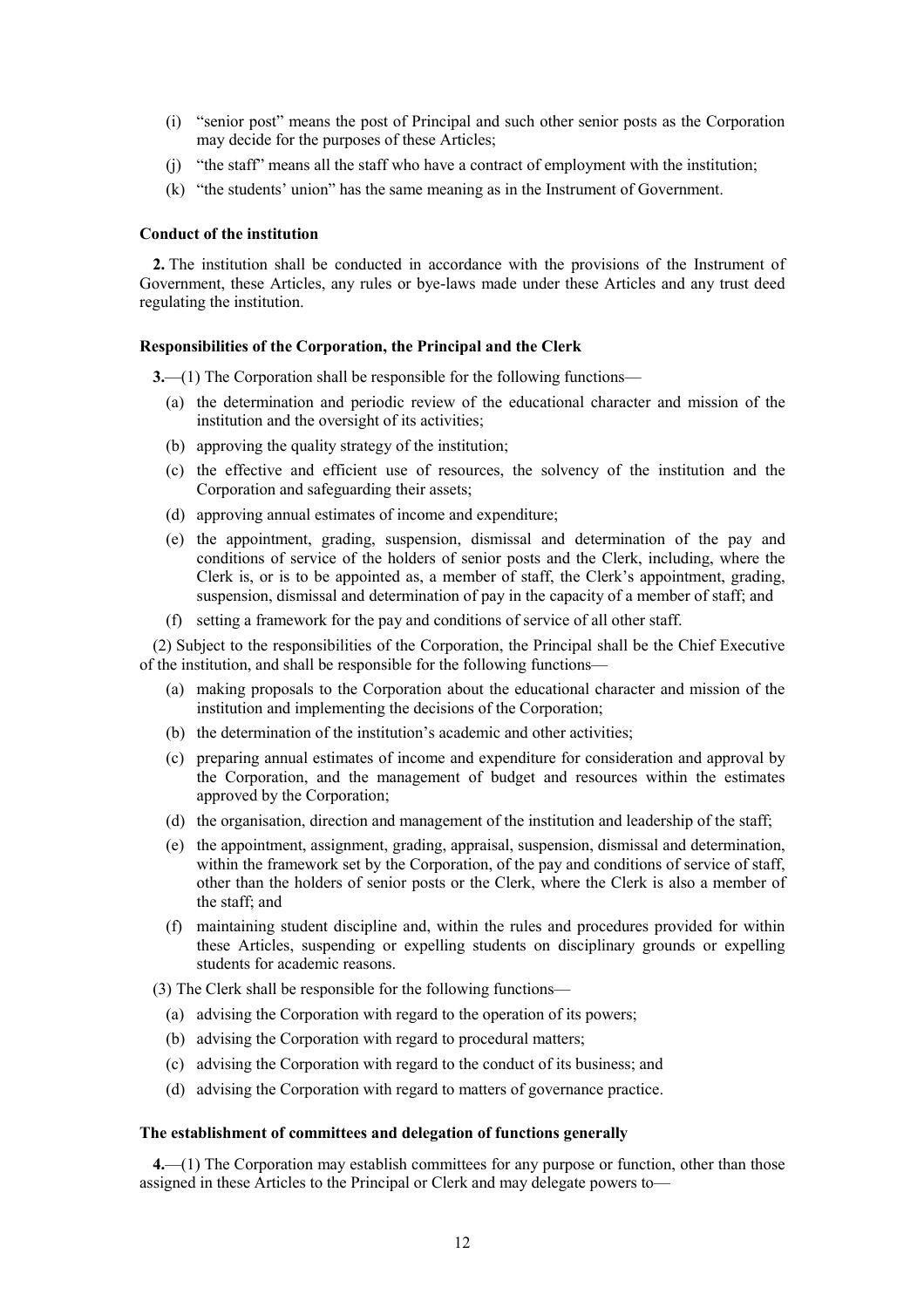- (a) such committees;
- (b) the Chair, or in the Chair's absence, the Vice-Chair; or
- (c) the Principal.

(2) The number of members of a committee and the terms on which they are to hold and to vacate office, shall be decided by the Corporation.

(3) The Corporation may also establish committees under collaboration arrangements made with other further education institutions or maintained schools (or with both), and such joint committees shall be subject to any regulations made under section 166 of the Education and Inspections Act 2006(**a**) governing such arrangements.

# **The search committee**

**5.**—(1) The Corporation shall establish a committee, to be known as the "search committee", to advise on—

- (a) the appointment of members (other than as a parent, staff or student member); and
- (b) such other matters relating to membership and appointments as the Corporation may ask it to.

(2) The Corporation shall not appoint any person as a member (other than as a parent, staff or student member) without first consulting and considering the advice of the search committee.

(3) The Corporation may make rules specifying the way in which the search committee is to be conducted. A copy of these rules, together with the search committee's terms of reference and its advice to the Corporation, other than any advice which the Corporation is satisfied should be dealt with on a confidential basis, shall be published on the institution's website and shall be made available for inspection at the institution by any person during normal office hours.

(4) The Corporation shall review regularly all material excluded from inspection under paragraph (3) and shall make any such material available for inspection where it is satisfied that the reason for dealing with the matter on a confidential basis no longer applies, or where it considers that the public interest in disclosure outweighs that reason.

# **The audit committee**

**6.**—(1) The Corporation shall establish a committee, to be known as the "audit committee", to advise on matters relating to the Corporation's audit arrangements and systems of internal control.

(2) The audit committee shall consist of at least three persons and may include members of staff at the institution with the exception of those in senior posts, and shall operate in accordance with any requirements of the LSC.

# **Composition of committees**

**7.** Any committee established by the Corporation, other than the committee referred to in article 10, may include persons who are not members of the Corporation.

# **Access to committees by non-members and publication of minutes**

**8.** The Corporation shall ensure that—

- (a) a written statement of its policy regarding attendance at committee meetings by persons who are not committee members; and
- (b) the minutes of committee meetings, if they have been approved by the Chair of the meeting,

 <sup>(</sup>**a**) 2006 c.40.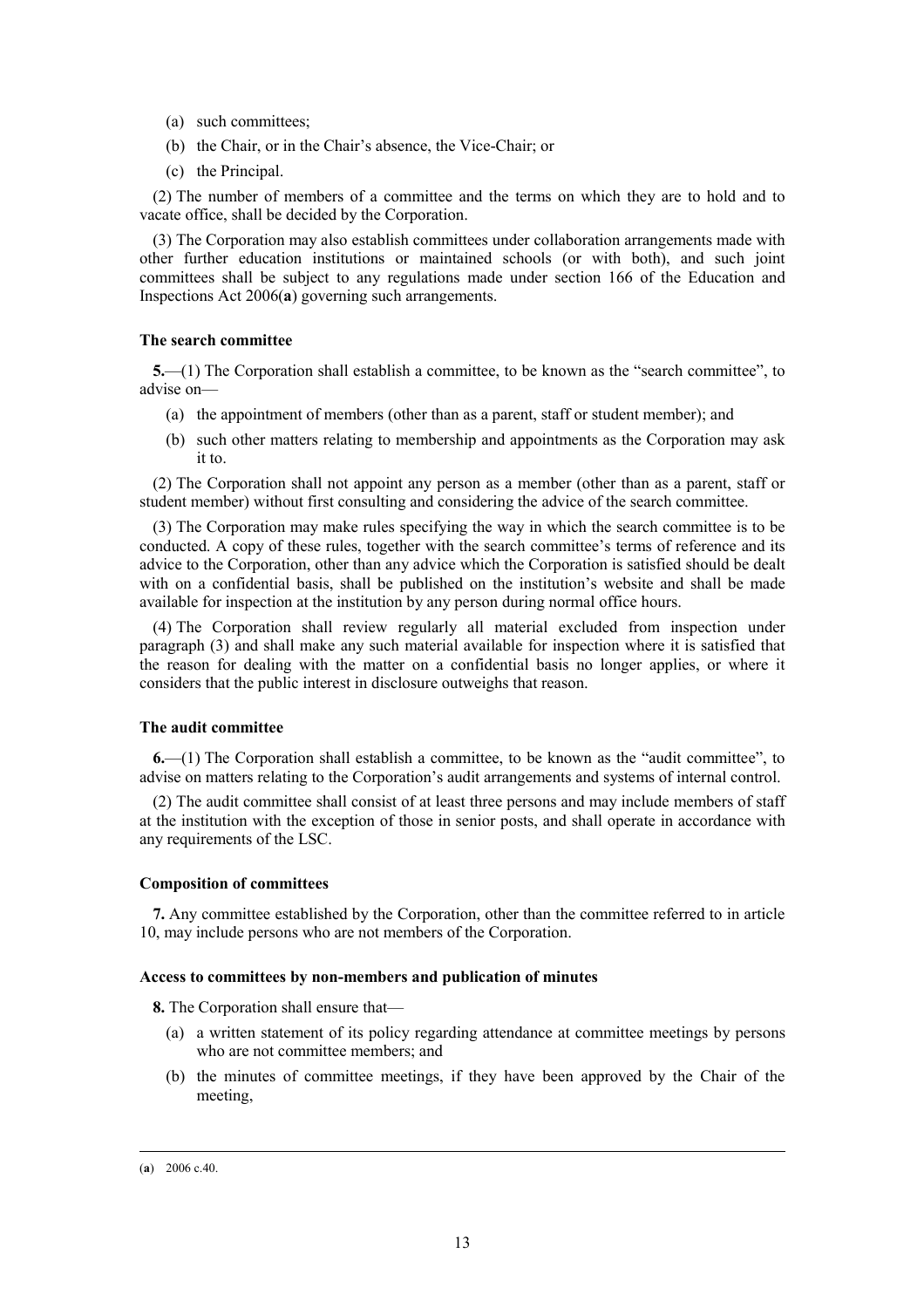are published on the institution's website and made available for inspection at the institution by any person, during normal office hours.

## **Delegable and non-delegable functions**

**9.** The Corporation shall not delegate the following functions—

- (a) the determination of the educational character and mission of the institution;
- (b) the approval of the annual estimates of income and expenditure;
- (c) the responsibility for ensuring the solvency of the institution and the Corporation and for safeguarding their assets;
- (d) the appointment of the Principal or holder of a senior post;
- (e) the appointment of the Clerk, (including, where the Clerk is, or is to be, appointed as a member of staff the Clerk's appointment in the capacity of a member of staff); and
- (f) the modification or revocation of these Articles.

**10.**—(1) The Corporation may not delegate—

- (a) the consideration of the case for dismissal, and
- (b) the power to determine an appeal in connection with the dismissal

of the Principal, the Clerk or the holder of a senior post, other than to a committee of members of the Corporation.

(2) The Corporation shall make rules specifying the way in which a committee having functions under paragraph (1) shall be established and conducted.

**11.** The Principal may delegate functions to the holder of any other senior post other than—

- (a) the management of budget and resources; and
- (b) any functions that have been delegated to the Principal by the Corporation.

## **Appointment and promotion of staff**

**12.**—(1) Where there is a vacancy or expected vacancy in a senior post, the Corporation shall—

- (a) advertise the vacancy nationally; and
- (b) appoint a selection panel consisting of—
	- (i) at least five members of the Corporation including the Chair or the Vice-Chair or both, where the vacancy is for the post of Principal ; or
	- (ii) the Principal and at least three other members of the Corporation, where the vacancy is for any other senior post.

(2) The members of the selection panel shall—

- (a) decide on the arrangements for selecting the applicants for interview;
- (b) interview the applicants; and
- (c) where they consider it appropriate to do so, recommend to the Corporation for appointment one of the applicants they have interviewed.

(3) If the Corporation approves the recommendation of the selection panel, that person shall be appointed.

(4) If the members of the selection panel are unable to agree on a person to recommend to the Corporation, or if the Corporation does not approve their recommendation, the Corporation may make an appointment itself of a person from amongst those interviewed, or it may require the panel to repeat the steps specified in paragraph (2), with or without first re-advertising the vacancy.

(5) Where there is a vacancy in a senior post or where the holder of a senior post is temporarily absent, until that post is filled or the absent post holder returns, a member of staff—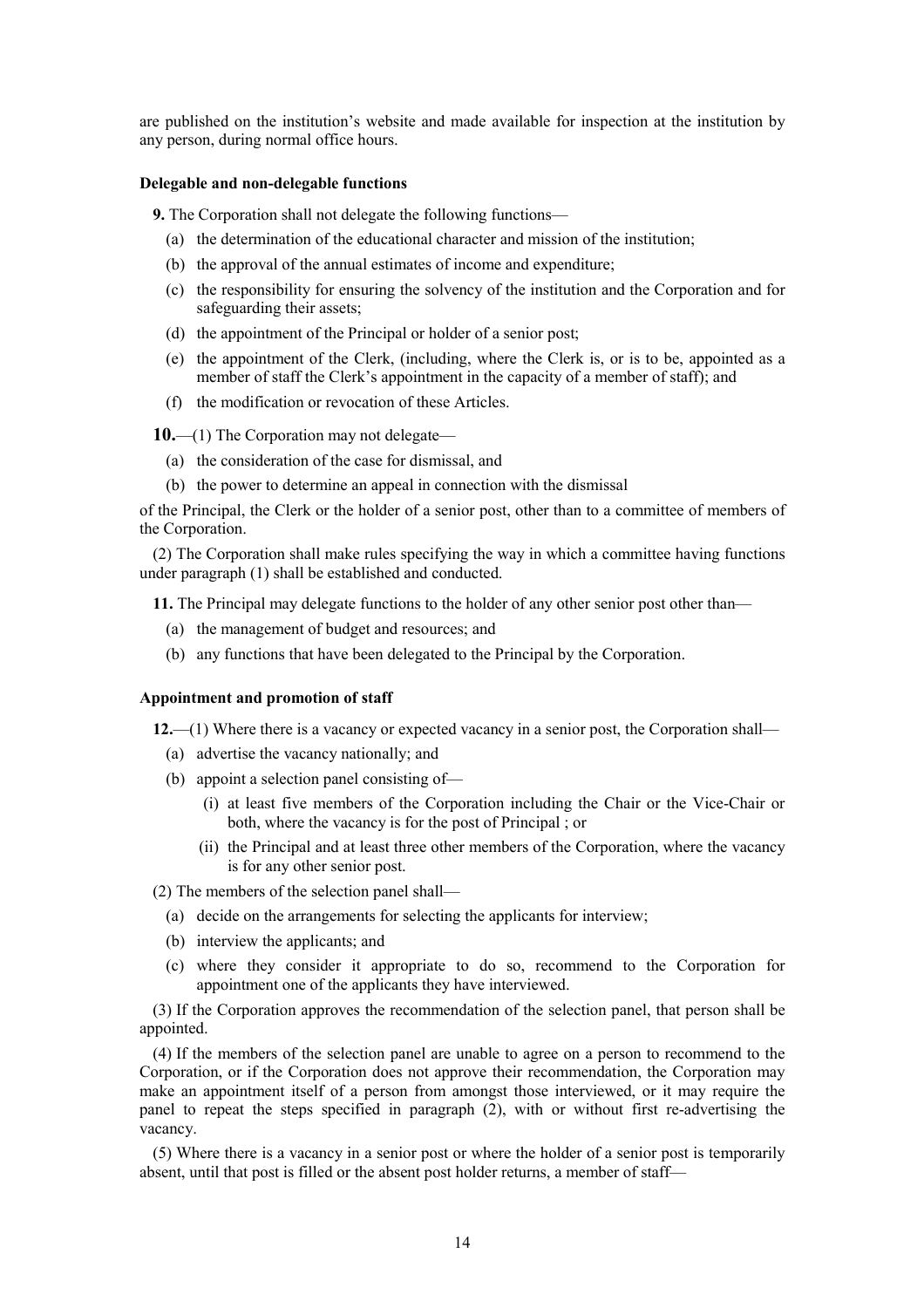- (a) may be required to act as Principal or in the place of any other senior post holder; and
- (b) if so required, shall have all the duties and responsibilities of the Principal or such other senior post holder during the period of the vacancy or temporary absence.

(6) The Corporation shall seek the Secretary of State's consent before making any temporary appointment to the post of Principal or any other senior post, where it is intended that such a post holder will not have a contract of employment with the Corporation.

**13.** The Principal shall have responsibility for selecting for appointment all members of staff other than—

- (a) senior post holders; and
- (b) where the Clerk is also to be appointed as a member of staff, the Clerk in the role of a member of staff.

# **Rules relating to the conduct of staff**

**14.** After consultation with the staff, the Corporation shall make rules relating to their conduct.

### **Academic freedom**

**15.** In making rules under article 14, the Corporation shall have regard to the need to ensure that academic staff at the institution have freedom within the law to question and test received wisdom, and to put forward new ideas and controversial or unpopular opinions, without putting themselves at risk of losing their jobs or any privileges which they may enjoy at the institution.

# **Grievance, suspension and disciplinary procedures**

**16.**—(1) After consultation with staff, the Corporation shall make rules setting out—

- (a) grievance procedures for all staff;
- (b) procedures for the suspension of all staff; and
- (c) disciplinary and dismissal procedures for—
	- (i) senior post-holders, and
	- (ii) staff other than senior post holders

and such procedures shall be subject to the provisions of articles  $3(1)(e)$ ,  $3(2)(e)$ ,  $9(d)$ ,  $9(e)$ ,  $10(1)$ and 17.

(2) Any rules made under paragraph (1)(b) shall include provision that where a person has been suspended without pay, any appeal against such suspension shall be heard and action taken in a timely manner.

(3) Any rules made under paragraph  $(1)(c)(i)$  shall include provision that where the Corporation considers that it may be appropriate to dismiss a person, a preliminary investigation shall be conducted to examine and determine the case for dismissal.

## **Suspension and dismissal of the Clerk**

**17.**—(1) Where the Clerk is also a member of staff at the institution, the Clerk is to be treated as a senior post holder for the purposes of article 16(c).

(2) Where the Clerk is suspended or dismissed under article 16, that suspension or dismissal shall not affect the position of the Clerk in the separate role of Clerk to the Corporation.

# **Students**

**18.**—(1) Any students' union shall conduct and manage its own affairs and funds in accordance with a constitution approved by the Corporation and no amendment to, or rescission of, that constitution, in part or in whole, shall be valid unless approved by the Corporation.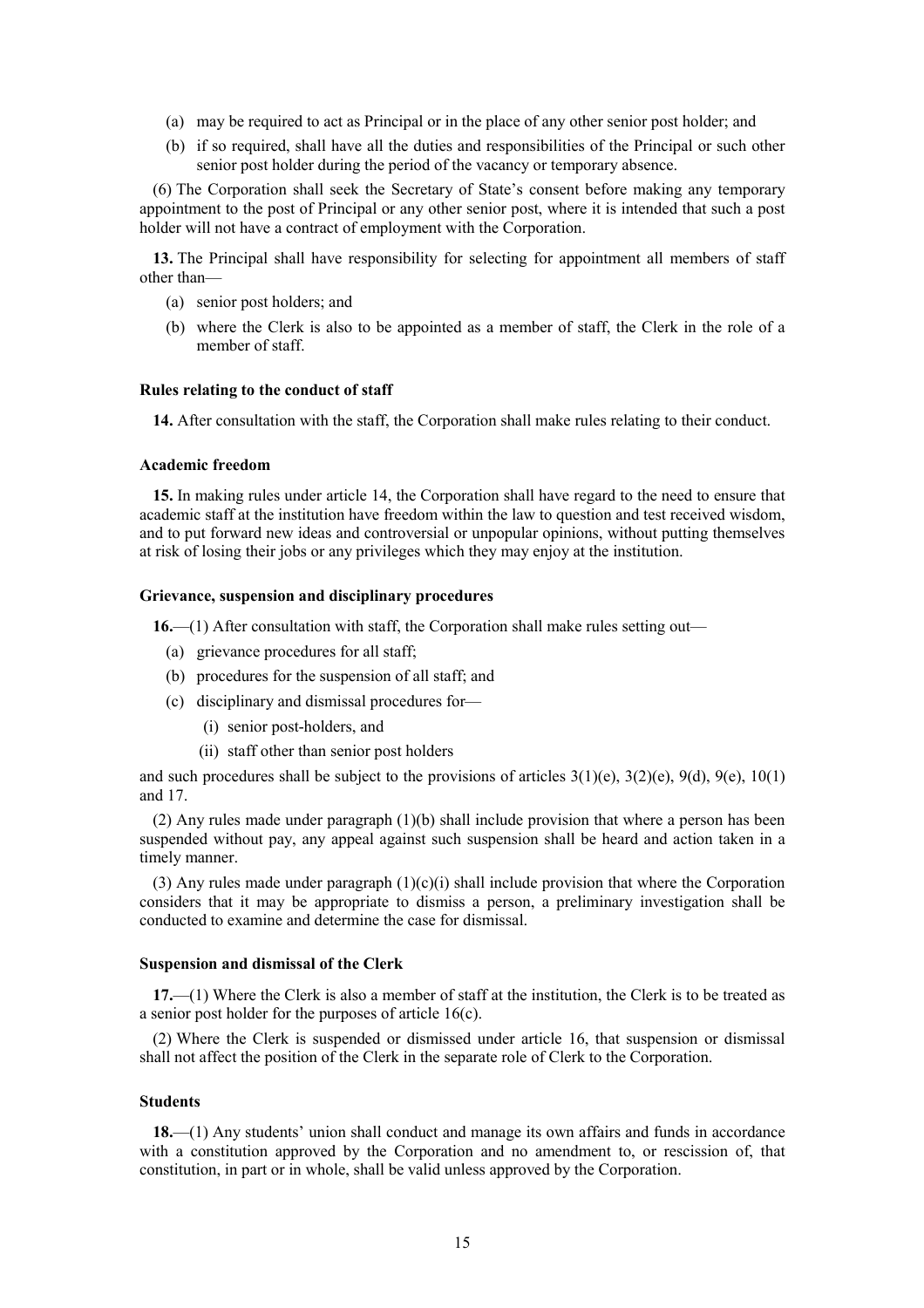(2) The students' union shall present audited accounts annually to the Corporation.

(3) After consultation with representatives of the students, the Corporation shall make rules concerning the conduct of students, including procedures for their suspension and expulsion (including expulsion for an unsatisfactory standard of work or other academic reason).

### **Financial matters**

**19.** The Corporation shall set the policy by which the tuition and other fees payable to it are determined, subject to any terms and conditions attached to grants, loans or other payments paid or made by the LSC.

#### **Co- operation with the CE's auditor**

**20.** The Corporation shall co-operate with any person who has been authorised by the CE to audit any returns of numbers of students or claims for financial assistance and shall give any such person access to any documents or records held by the Corporation, including computer records.

## **Internal audit**

**21.**—(1) The Corporation shall, at such times as it considers appropriate, examine and evaluate its systems of internal financial and other control to ensure that they contribute to the proper, economic, efficient and effective use of the Corporation's resources.

(2) The Corporation may arrange for the examination and evaluation mentioned in paragraph (1) to be carried out on its behalf by internal auditors.

(3) The Corporation shall not appoint persons as internal auditors to carry out the activities referred to in paragraph (1) if those persons are already appointed as external auditors under article 22.

# **Accounts and audit of accounts**

**22.** The Corporation shall—

- (a) keep proper accounts and proper records in relation to the accounts; and
- (b) prepare a statement of accounts for each financial year of the Corporation.
- (2) The statement shall—
	- (a) give a true and fair account of the state of the Corporation's affairs at the end of the financial year and of its income and expenditure in the financial year; and
	- (b) comply with any directions given by the CE as to the information to be contained in it, the manner in which the information is to be presented, the methods and principles according to which it is to be prepared and the time and manner of publication.

(3) The accounts and the statement of accounts shall be audited by external auditors appointed by the Corporation in respect of each financial year.

(4) The Corporation shall not appoint persons as external auditors in respect of any financial year if those persons are already appointed as internal auditors under article 21.

(5) Auditors shall be appointed and audit work conducted in accordance with any requirements of the CE.

(6) The "financial year" means the first financial year and, except as provided for in paragraph (8), each successive period of twelve months.

(7) The "first financial year" means the period from the date the Corporation was established up to the second 31st July following that date, or up to some other date which has been chosen by the Corporation with the CE's approval.

(8) If the Corporation is dissolved—

(a) the last financial year shall end on the date of dissolution; and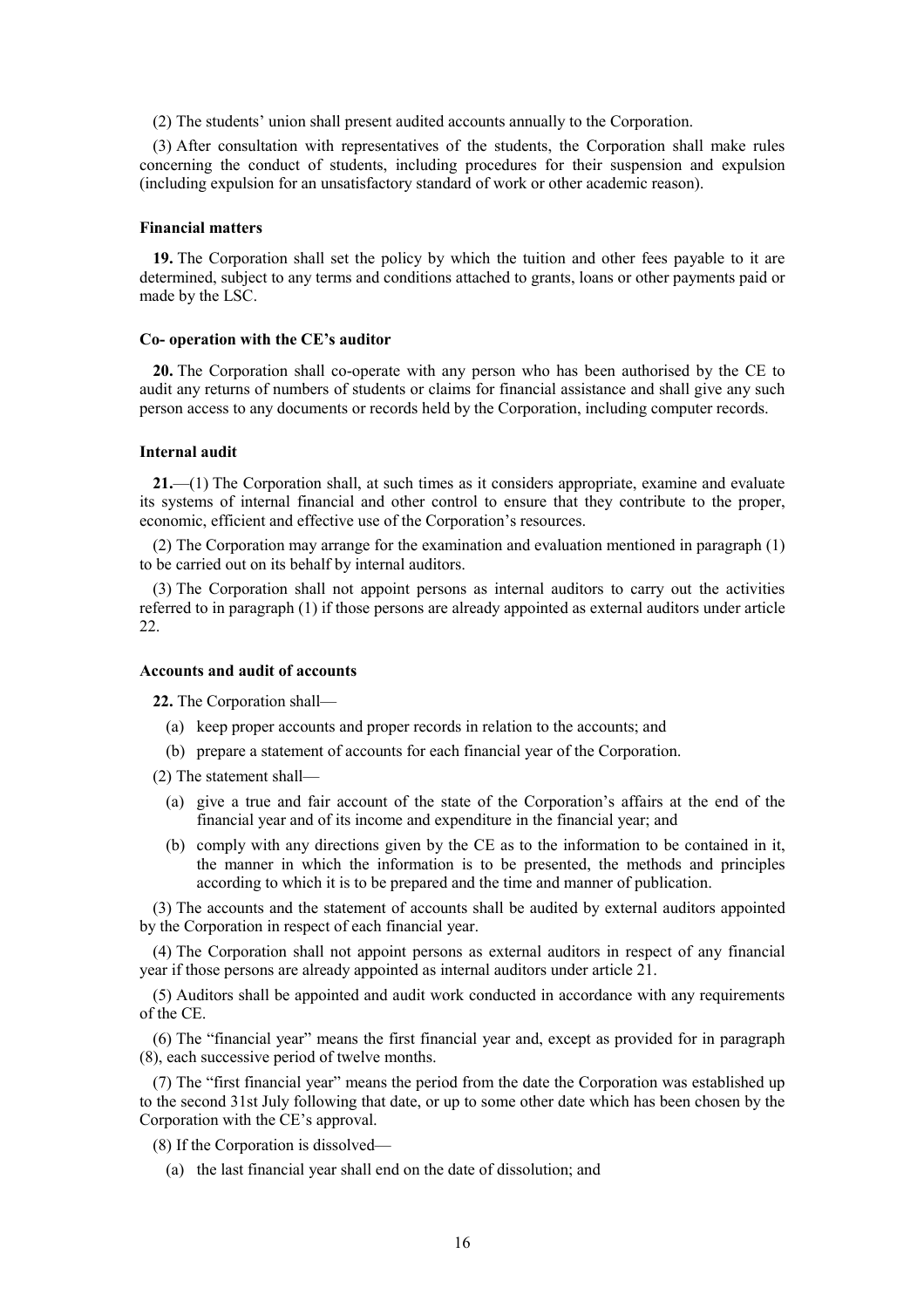(b) the Corporation may decide, with the CE's approval, that what would otherwise be the last two financial years, shall be a single financial year for the purpose of this article.

# **Rules and bye-laws**

**23.** The Corporation shall have the power to make rules and bye-laws relating to the government and conduct of the institution and these rules and bye-laws shall be subject to the provisions of the Instrument of Government and these Articles.

# **Copies of Articles of Government and rules and bye-laws**

**24.** A copy of these Articles, and of any rules and bye-laws, shall be given free of charge to every member of the Corporation and at a charge not exceeding the cost of copying or free of charge, to any other person who requests a copy and shall be available for inspection at the institution upon request, during normal office hours, to every member of staff and every student.

# **EXPLANATORY NOTE**

# *(This note is not part of the Regulations)*

These Regulations prescribe the first provisions of the instrument providing for its constitution and the articles of government for the South Gloucestershire and Stroud College further education corporation.  $_{\rm\sim}$ 

<sup>©</sup> Crown copyright 2011

Printed and published in the UK by The Stationery Office Limited under the authority and superintendence of Carol Tullo, Controller of Her Majesty's Stationery Office and Queen's Printer of Acts of Parliament.